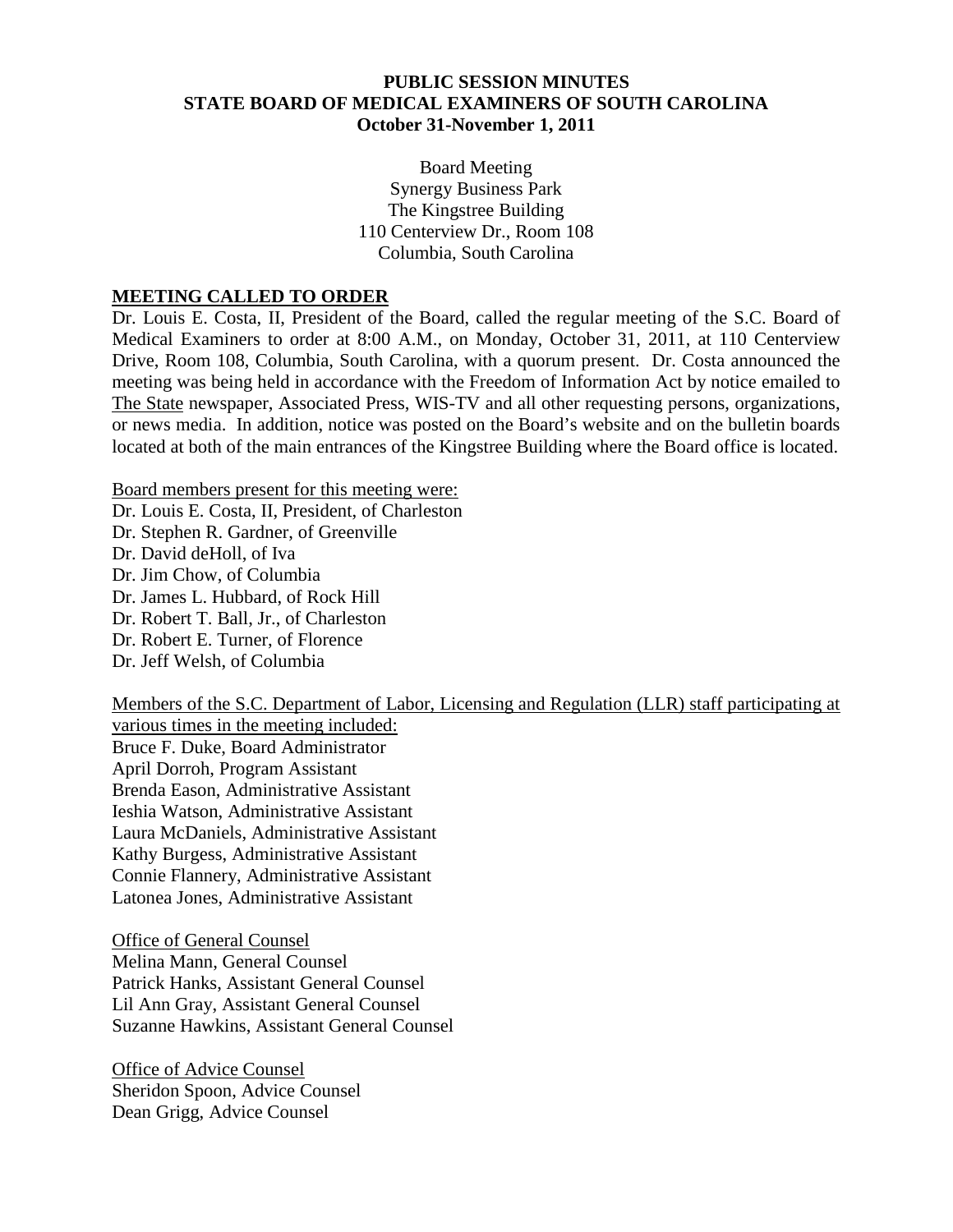### **REVIEW/APPROVAL OF AGENDA**

An agenda for this meeting was reviewed and approved.

#### **REVIEW/APPROVAL OF MINUTES FROM AUGUST 2011 BOARD MEETING:**

\_\_\_\_\_\_\_\_\_\_\_\_\_\_\_\_\_\_\_\_\_\_\_\_\_\_\_\_\_\_\_\_\_\_\_\_\_\_\_\_\_\_\_\_\_\_\_\_\_\_\_\_\_\_\_\_\_\_\_\_\_\_\_\_\_\_\_\_\_\_\_\_\_

After considering recommendations, additions, deletions and corrections, a motion was made to approve the minutes by Dr. deHoll. Dr. Welsh seconded the motion and the minutes were unanimously passed.

### **FINAL ORDER HEARINGS**

**A motion was made and passed for the Board to go into Executive Session to conduct Final Order Hearings.** Each hearing was held in Executive Session, and a transcript of each hearing, as well as the Board's Final Order, are on file at the Board Office. After testimony for each case, the Board entered a private deliberative session. No votes were made or actions taken while the Board was in Executive Session. **A motion was made and passed to return to Public Session and the Board voted on the following sanctions after each Final Order Hearing:**

**Thomas E Hawkey, M.D. 2010 – 190 Final Order Hearing**

**A motion was made by Dr. Ball as follows:**

- **Accept Memorandum of Agreement**
- **Public Reprimand**
- **Pay Court Cost of \$1,327.00**
- **Pay fine of \$ 10,000.00**
- **Suspension of License stayed upon payment of cost and fine**
- **Indefinite contract with RPP which would immediately report to the Board any deviation from recovery. Any violation of the above will result in revocation of license**

**Motion was seconded by Dr. Hubbard Motion carries**

# **ELECTRO-ACUPUNCTURE AND TRIGGER POINT THERAPY USING ACUPUNCTOSCOPE**

**Mr. Duke presented a request to the Board from John E. Bullock, MD. Dr. Bullock, a retired physician living in Utah asked the Board to grant him permission to use electroacupuncture and trigger point therapy on his immediate family members while visiting in South Carolina. Dr. Bullock does not hold a license to practice medicine or acupuncture in South Carolina.**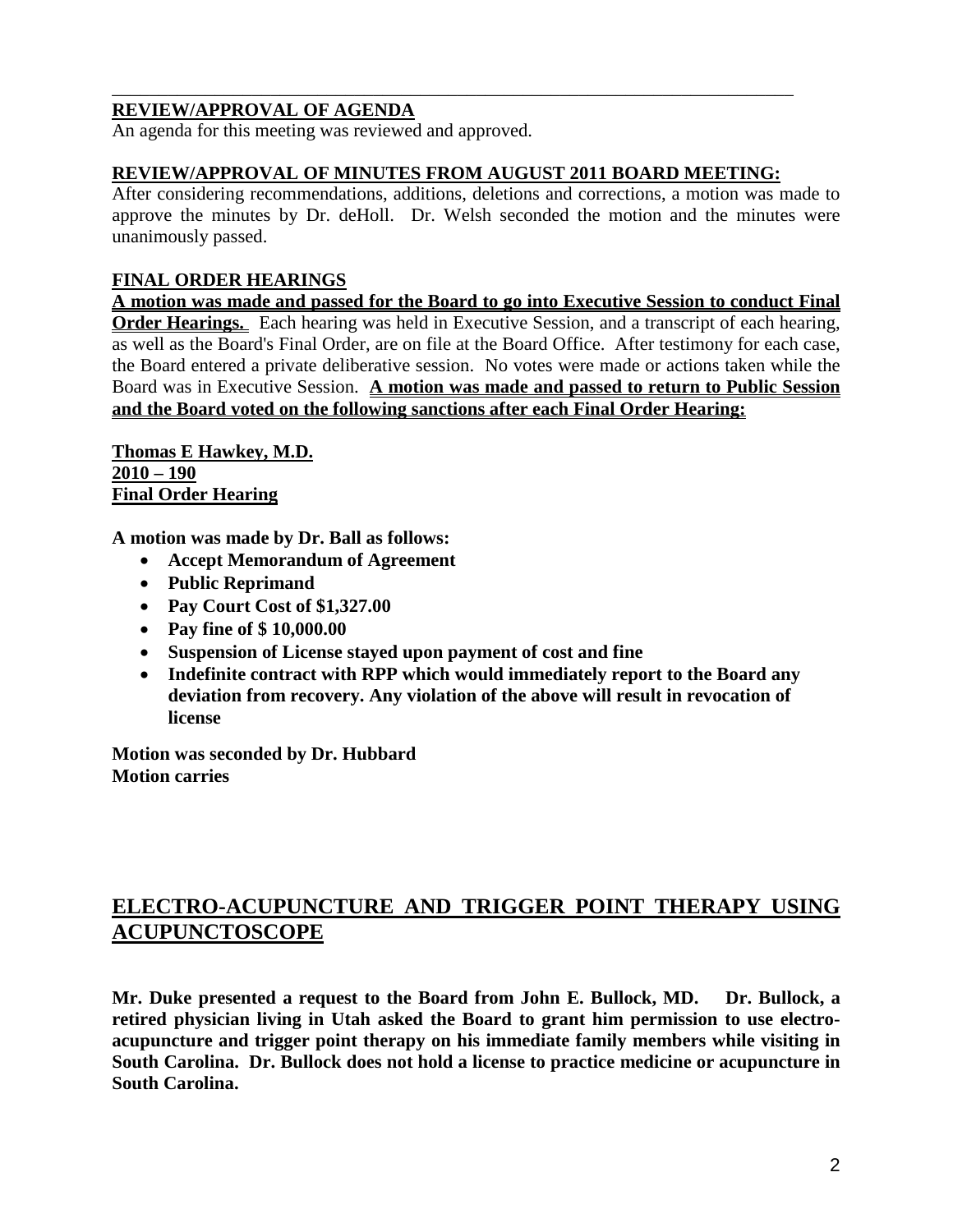**After a thorough discussion by the Board, Dr. Ball moved that the Board allow Dr. Bullock to use trigger point therapy using only pressure but to deny his request to use electroacupuncture. Dr. deHoll seconded and the motion was passed unanimously.**

\_\_\_\_\_\_\_\_\_\_\_\_\_\_\_\_\_\_\_\_\_\_\_\_\_\_\_\_\_\_\_\_\_\_\_\_\_\_\_\_\_\_\_\_\_\_\_\_\_\_\_\_\_\_\_\_\_\_\_\_\_\_\_\_\_\_\_\_\_\_\_\_\_

# **I-SELECT PILOT PROGRAM PROPOSAL**

**Scott Richardson and John Joseph representing I-SELECT appeared and spoke about their proposed pilot project. Mr. Richardson indicated that the business model for I-SELECT is to facilitate a more efficient and hopefully more appropriate treatment of non emergent care for the underserved population in South Carolina.** 

**He told the Board there were between 700,000 and 800,000 people who are underserved in South Carolina and that the I-SELECT business model could save money but also get these individuals medical care they would not otherwise receive. Moreover he emphasized there was no incentive for I-SELECT physicians to write prescriptions as the physicians did not receive reimbursement for writing prescriptions. He also said this holds true for I-SELECT itself.**

**Mr. Richardson told the Board that the I-SELECT model could help drive individuals in to a medical home. Dr. Costa asked how the I-SELECT model would help drive patients to a medical home and how the proposed pilot program might produce outcome based data that would help shoe the program's success.** 

**Mr. Joseph told the Board each Medicaid patient is assigned a primary care physician and I-SELECT would have that information and would contact each Medicaid patient and make them aware of their alternatives to utilizing the emergency room by telling the patients the contact information for their own particular primary care physician.** 

**He also told the Board when a patient called, I-SELECT would contact the primary care physicians' office and schedule an appointment for the patient if the patient's condition was not of an emergent nature. Mr. Joseph emphasized that in this pilot program I-SELECT's primary job is to act as a triage mechanism to either get the patient to the emergency room or have them see their primary care physician. However, I-SELECT would be in a position to provide a consultation to the patient and/or to the primary care physicians if that was determined to be the best course of action by the PCP.**

**Dr. deHoll asked if I-SELECT had considered a mechanism whereby the PCPs involved in this pilot would be educated as to how the program would work. Mr. Joseph responded in the affirmative and said there would be an intensive effort to let them know what their role in the program would be.**

**Dr. Costa indicated the Board was concerned with the issue of possible overprescribing of antibiotics and wanted to assure ISELECT would adhere to the NCQA parameters for prescribing antibiotics. Dr. Cupstid, representing the South Carolina Academy of Family Physicians said the temptation considering the telephonic aspect of the pilot did cause concern of physicians going outside the guidelines. Dr. Ball emphasized the need for particular attention being paid in the education efforts of participating physicians with this**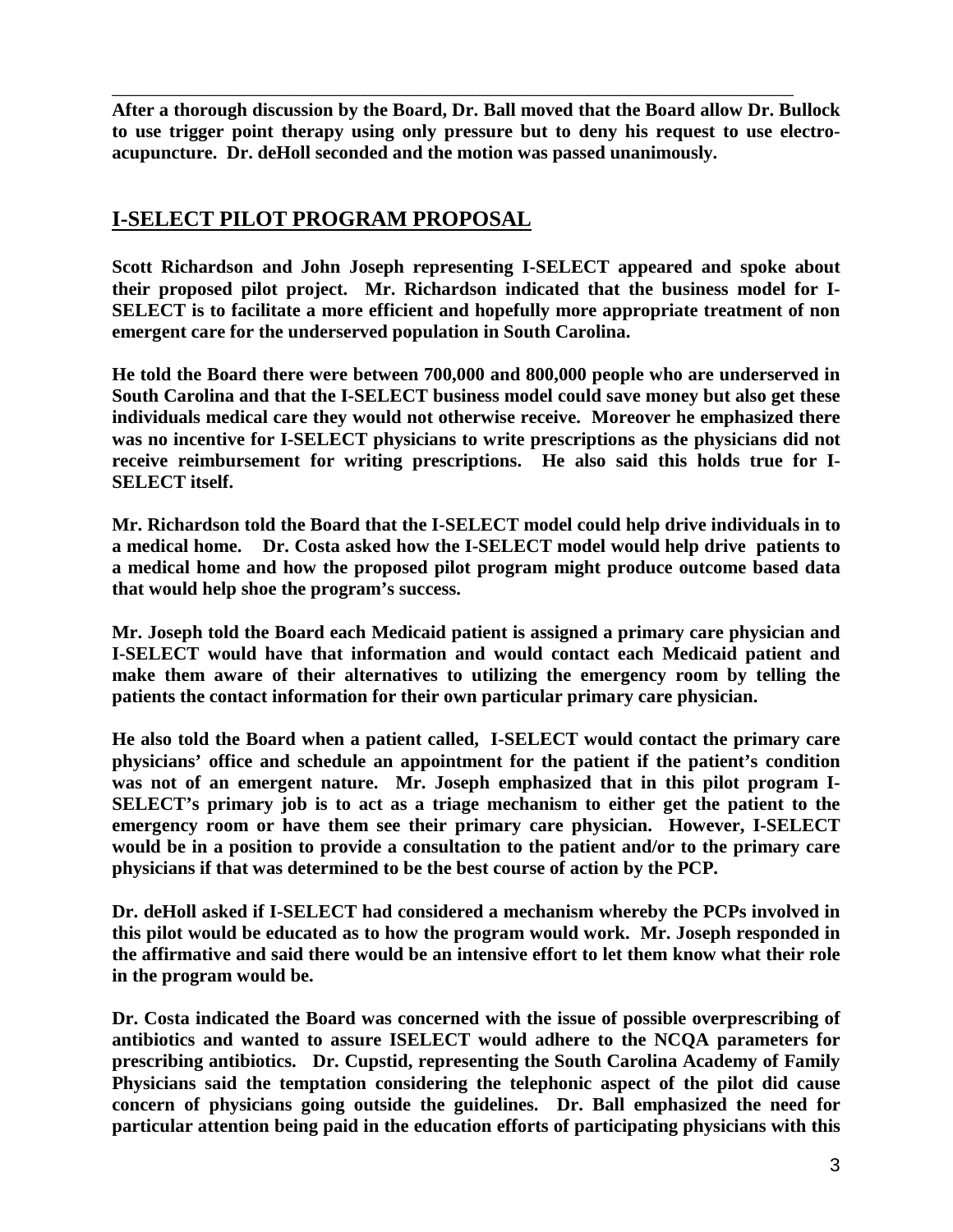**aspect of prescribing. Mr. Joseph said that all ISELECT physicians would need to comply with the NCQA procedures and guidelines.**

\_\_\_\_\_\_\_\_\_\_\_\_\_\_\_\_\_\_\_\_\_\_\_\_\_\_\_\_\_\_\_\_\_\_\_\_\_\_\_\_\_\_\_\_\_\_\_\_\_\_\_\_\_\_\_\_\_\_\_\_\_\_\_\_\_\_\_\_\_\_\_\_\_

**Dr. Gardner stated he would like to see an emphasis by ISELECT on developing criteria for success of the pilot project and what the relevant matrix would be to use and to measure whether the program is successful or not. Dr. Ball added the Board is really interested in knowing what the clinical outcomes of the pilot program are. The Board concluded this discussion at 4:32 pm on October 31, 2011 with the understanding of continuing on November 1, 2011.**

**The Board resumed discussion on this topic on November 1, 2011 and Dr. Ball made the following motion:**

**Approve the ISELECT MD Pilot Program contingent upon a Board of Medical Examiners approved set of validation data criteria for clinical outcomes which include (but are not necessarily limited to:**

**• Demonstration of access to the underserved Department of Health and Human Services population,**

**• Demonstration of cost- effectiveness (expediency),**

**•Patient follow-up rates and satisfaction survey results from patients and physicians which include (but not limited to) prescribing safety, adverse events, and antibiotic use.**

**Dr. deHoll seconded the motion and it was passed unanimously by the Board. William Ong Chu, M.D. Applicant for Licensure**

**Dr. Welsh made a motion to allow applicant to proceed with licensure. Motion was seconded by Dr. deHoll Motion carries**

**Gina M Alexander-Berrios, NP-C Request for exemption to the 45 mile requirement for physician supervision**

**Dr. deHoll made a motion to grant the request for exemption to the 45 mile requirement for physician supervision. Motion seconded by Dr. Gardner Motion carries**

**David D Vormohr, M.D. Request to amend Final Order**

**Dr. Gardner made a motion that Dr. Vormohr present the Board with affidavits that are notarized from all eight patients that were seen without proper supervision stating they were not harmed by Dr. Vormohr.**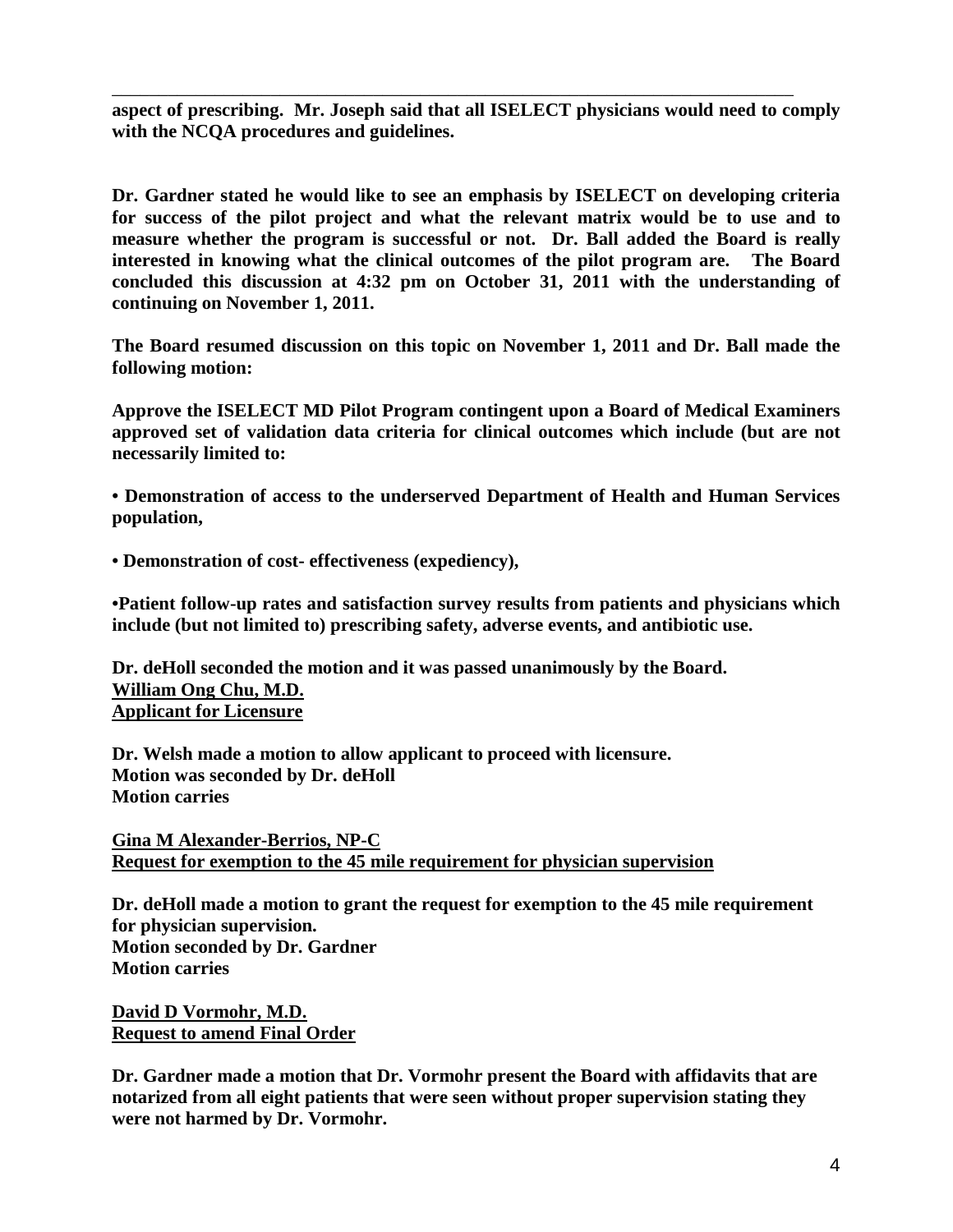**Motion seconded by Dr. Chow Motion carries**

#### **ADJOURN**

**At 5:45 pm Dr. Gardner made a motion to adjourn. Dr. Turner seconded the motion and it was unanimously passed.**

\_\_\_\_\_\_\_\_\_\_\_\_\_\_\_\_\_\_\_\_\_\_\_\_\_\_\_\_\_\_\_\_\_\_\_\_\_\_\_\_\_\_\_\_\_\_\_\_\_\_\_\_\_\_\_\_\_\_\_\_\_\_\_\_\_\_\_\_\_\_\_\_\_

#### **RECONVENE**

**The Board reconvened at 8:15 am on Tuesday, November 1, 2011.**

**Philip Neeley, M.D. Applicant for Licensure**

**Dr. Welsh made a motion to allow applicant to proceed with licensure. Motion seconded by Dr. Hubbard Motion carries**

**Daniel R Crow, M.D. 2009 – 62 Final Order Hearing**

**A motion was made by Dr. Chow as follows:**

- **Accept Memorandum of Agreement**
- **Public reprimand**
- **Pay court cost of \$521.85**
- **License suspended stayed upon payment of costs**
- **Continued indefinite enrollment with RPP**

**Motion was seconded by Dr. Welsh Motion carries**

**Phillip W Tolman, PA 2010 – 309 Final Order Hearing**

**A motion was made by Dr. Gardner as follows:**

- **Accept Memorandum of Agreement**
- **Public Reprimand**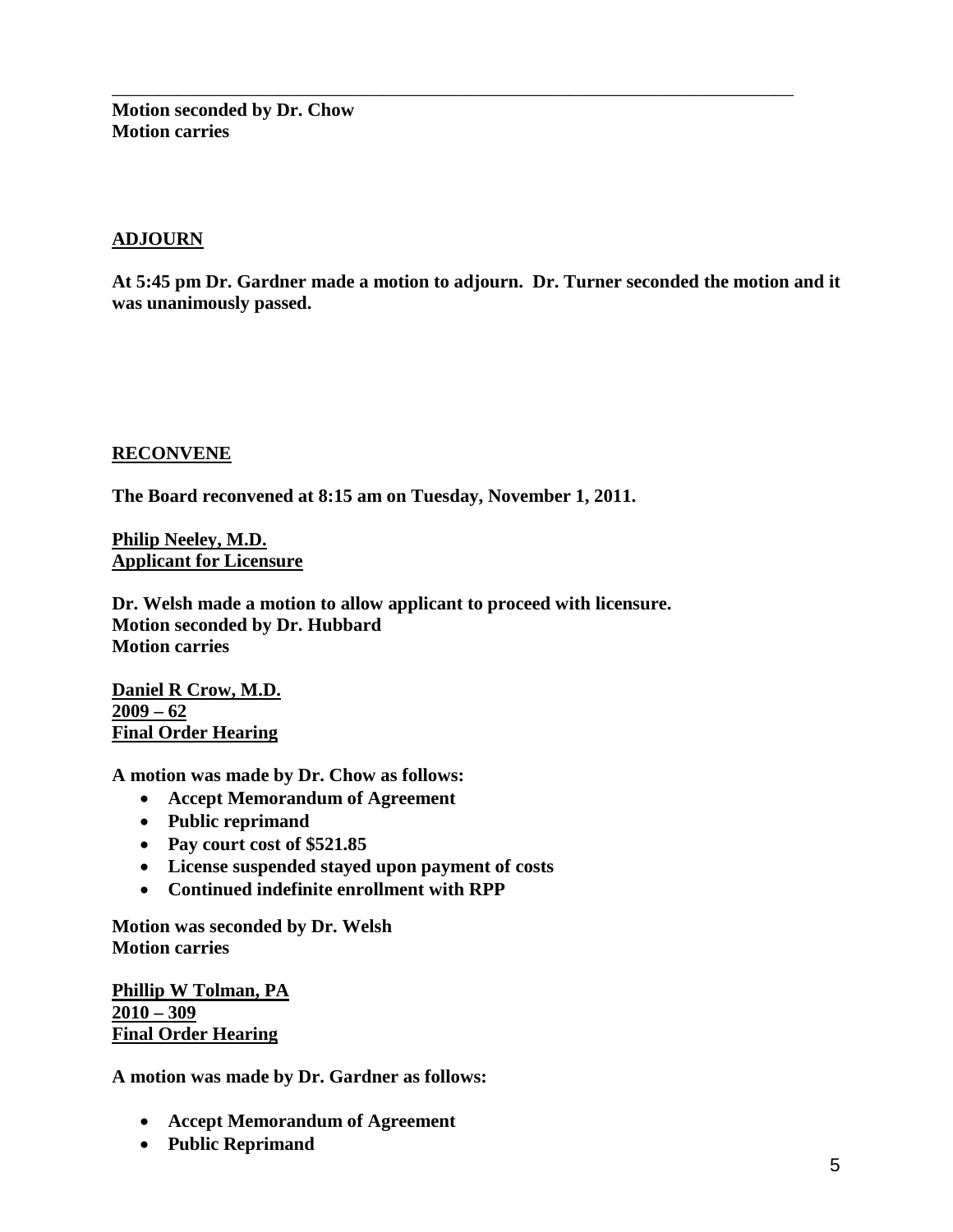• **Completion of all recommended educational and procedural recommendations of BMI; including a board-approved course; a site-specific board-approved practice**

\_\_\_\_\_\_\_\_\_\_\_\_\_\_\_\_\_\_\_\_\_\_\_\_\_\_\_\_\_\_\_\_\_\_\_\_\_\_\_\_\_\_\_\_\_\_\_\_\_\_\_\_\_\_\_\_\_\_\_\_\_\_\_\_\_\_\_\_\_\_\_\_\_

- **Pay investigative cost of \$2,057.80**
- **Quarterly reports from Dr. Ward must be presented to the Board**
- **Reappearance of Mr. Tolman in one year before the Board**

**Motion was seconded by Dr. deHoll Motion carries**

**Raymond S Fryrear II, M.D Applicant for Licensure**

**Dr. Ball made a motion to allow applicant to proceed with licensure Motion was seconded by Dr. Turner Motion carries**

**Michael Chandler, M.D. Request to be released from Terms and Conditions**

**Dr. Chow made a motion to grant the request for release Motion seconded by Dr. deHoll Motion carries**

**William S Cooley Jr, M.D. Applicant for Licensure**

**Dr. Hubbard made a motion to allow applicant to proceed with licensure Motion was seconded by Dr. deHoll Motion carries**

**Adanma Mbadinuju, M.D. Request to supervise Physician Assistants**

**Dr. Gardner made a motion to deny the request to supervise Physician Assistants in South Carolina until such time that she will be able to prove either safety or performance on her part over a period of time or increase site supervision for the Physician Assistant where she will be working.**

**Motion seconded by Dr. Ball Motion carries**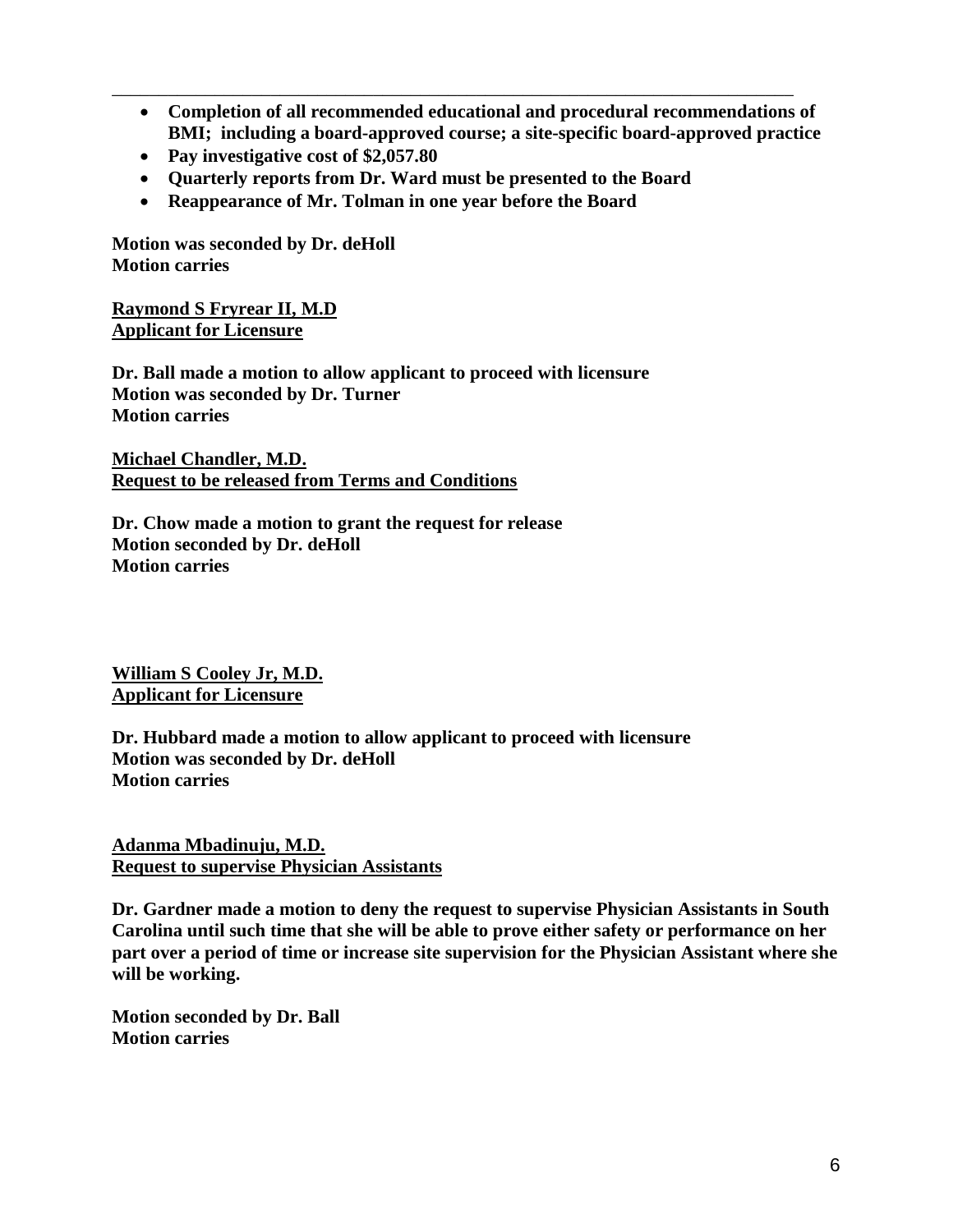#### **Keith Menes, M.D. Applicant for Licensure**

**Dr. Chow made a motion to allow applicant to proceed with licensure**

\_\_\_\_\_\_\_\_\_\_\_\_\_\_\_\_\_\_\_\_\_\_\_\_\_\_\_\_\_\_\_\_\_\_\_\_\_\_\_\_\_\_\_\_\_\_\_\_\_\_\_\_\_\_\_\_\_\_\_\_\_\_\_\_\_\_\_\_\_\_\_\_\_

**Motion was seconded by Dr. Gardner Motion carries**

# **PROPOSED BILL**

**Mr. Duke addressed the Board about a proposed bill drafted by Senator Bryant, that among other things, would reduce the fine for practicing on a lapsed license from \$1,000 per month to \$250 per month and provide a 30 day grace period after the license has lapsed to renew without penalty.**

**After a lengthy discussion, the Board indicated the current law has been effective as a deterrent to renewing late and practicing on a lapsed license. However, the Board indicated it would be satisfactory to send physicians renewing their licenses on line a confirmation number indicating their successful renewal as suggested in the proposed bill.**

# **PA ADVISORY COMMITTEE RECOMMENDATIONS**

**Dr. Gardner presented the recommendations from the October Physician Assistants Advisory Committee. After discussion Dr. Turner moved and Dr. Hubbard seconded the motion to accept the recommendations. The report was unanimously approved by the Board.**

# **RCP ADVISORY COMMITTEE RECOMMNEDATIONS**

**Mr. Duke presented the recommendations from the October Respiratory Care Practitioners' Advisory Committee. After discussion Dr. Gardner moved and Dr. Hubbard seconded the motion to accept the recommendations. The report was unanimously approved by the Board.**

### **OGC-OIE REPORT**

**Mr. Faglie appeared and gave the Board an update on the Office of Investigation and Enforcement.**

**Recommendation from IRC for Dismissal**

**Cases 1-29**